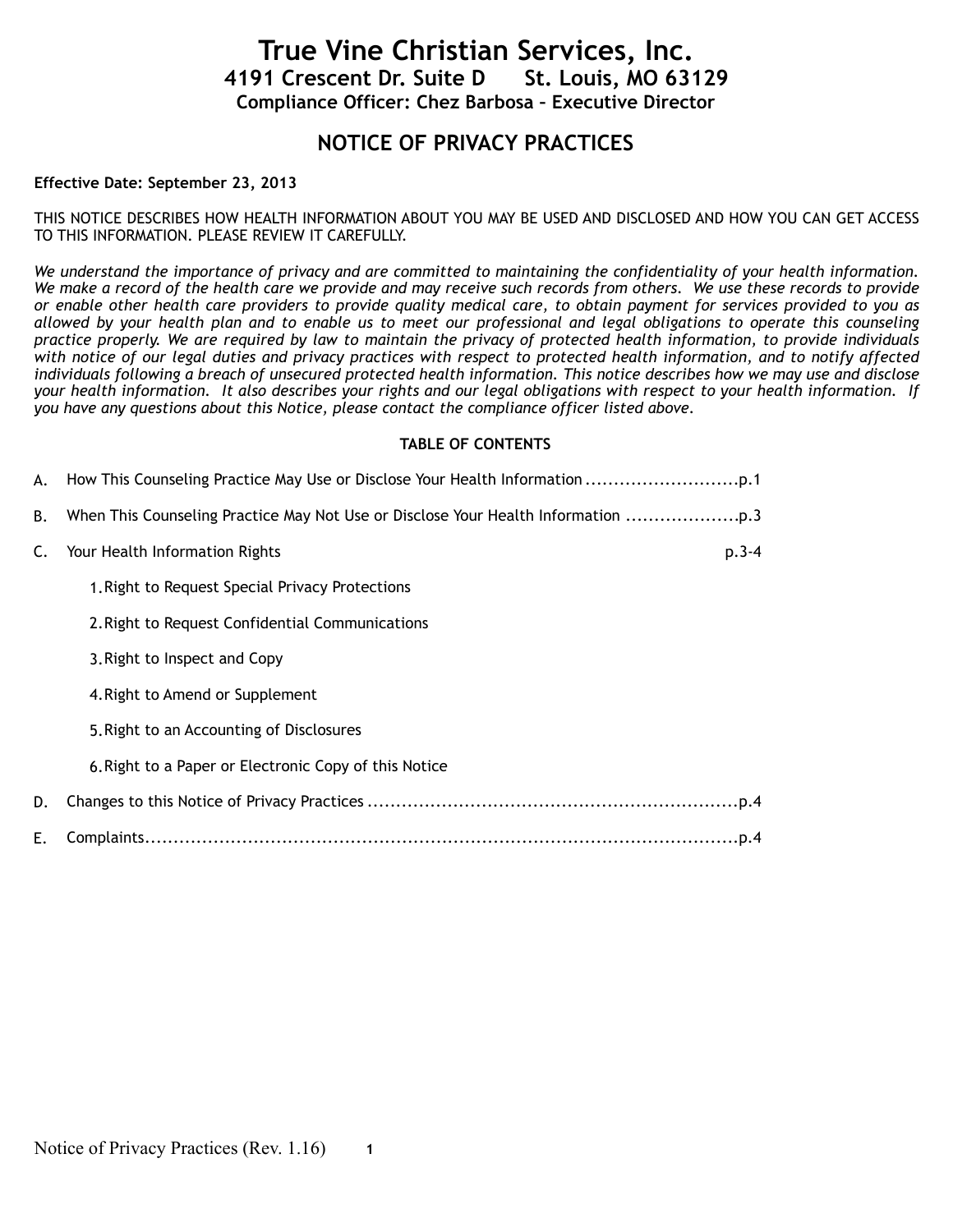# A. **How This Counseling Practice May Use or Disclose Your Health Information**

This counseling practice collects health information about you and stores it in a file and/or in an electronic form. This is your client record. The record is the property of this counseling practice, but the information in the client record belongs to you. The law permits us to use or disclose your health information for the following purposes:

- 1. Treatment. We use information about you to provide your care. We disclose health information to our associates and others who are involved in providing the care you need. For example, we may share your health information with other physicians or other health care providers who will provide services that we do not provide. We may also disclose health information to members of your family or others who can help you if you are sick or injured, or upon death.
- 2. Health Care Operations. We may use and disclose medical information about you to operate this counseling practice. For example, we may use and disclose this information to review and improve the quality of care we provide, or the competence and qualifications of our professional staff. Or we may use and disclose this information to get your health plan to authorize services or referrals. We may also use and disclose this information as necessary for medical reviews, legal services and audits, including fraud and abuse detection and compliance programs and business planning and management. We may also share your health information with our "business associates," such as our billing service & any employees that perform administrative services for us. We have a written contract with each of these business associates that contains terms requiring them and their subcontractors to protect the confidentiality and security of your protected health information. We may also share your information with other health care providers, health care clearinghouses or health plans that have a relationship with you, when they request this information to help them with their quality assessment and improvement activities, their patient-safety activities, their population-based efforts to improve health or reduce health care costs, their protocol development, case management or care-coordination activities, their review of competence, qualifications and performance of health care professionals, their training programs, their accreditation, certification or licensing activities, or their health care fraud and abuse detection and compliance efforts.
- 3. Appointment Reminders. We may use and disclose client information to contact and remind you about appointments. If you are not home, we may leave this information on your answering machine or in a message left with the person answering the phone.
- 4. Notification and Communication With Family. We may disclose your health information to notify or assist in notifying a family member, your personal representative or another person responsible for your care about your location, your general condition or, unless you had instructed us otherwise, in the event of your death. In the event of a disaster, we may disclose information to a relief organization so that they may coordinate these notification efforts. We may also disclose information to someone who is involved with your care or helps pay for your care. If you are able and available to agree or object, we will give you the opportunity to object prior to making these disclosures, although we may disclose this information in a disaster even over your objection if we believe it is necessary to respond to the emergency circumstances. If you are unable or unavailable to agree or object, our counseling professionals will use their best judgment in communication with your family and others.
- 5. Marketing. Provided we do not receive any payment for making these communications, we may contact you to give you information about products or services related to your treatment, case management or care coordination, or to direct or recommend other treatments, therapies, health care providers or settings of care that may be of interest to you. We may similarly describe products or services provided by this practice. We may also encourage you to maintain a healthy lifestyle and get recommended tests, tell you about government sponsored health programs or encourage you to purchase a product or service when we see you, for which we may be paid. We will not otherwise use or disclose your health information for marketing purposes or accept any payment for other marketing communications without your prior written authorization. The authorization will disclose whether we receive any compensation for any marketing activity you authorize, and we will stop any future marketing activity to the extent you revoke that authorization.
- 6. Required by Law. As required by law, we will use and disclose your health information, but we will limit our use or disclosure to the relevant requirements of the law. When the law requires us to report abuse, neglect or domestic violence, or respond to judicial or administrative proceedings, or to law enforcement officials, we will further comply with the requirement set forth below concerning those activities.
- 7. Public Health. We may, and are sometimes required by law, to disclose your health information to public health authorities for purposes related to: injury or disability; reporting child, elder or dependent adult abuse or neglect; reporting domestic violence; reporting to the Food and Drug Administration problems with products and reactions to medications; and reporting disease or infection exposure. When we report suspected elder or dependent adult abuse or domestic violence, we will inform you or your personal representative promptly unless in our best professional judgment, we believe the notification would place you at risk of serious harm or would require informing a personal representative we believe is responsible for the abuse or harm.

Notice of Privacy Practices (Rev. 1.16) **2**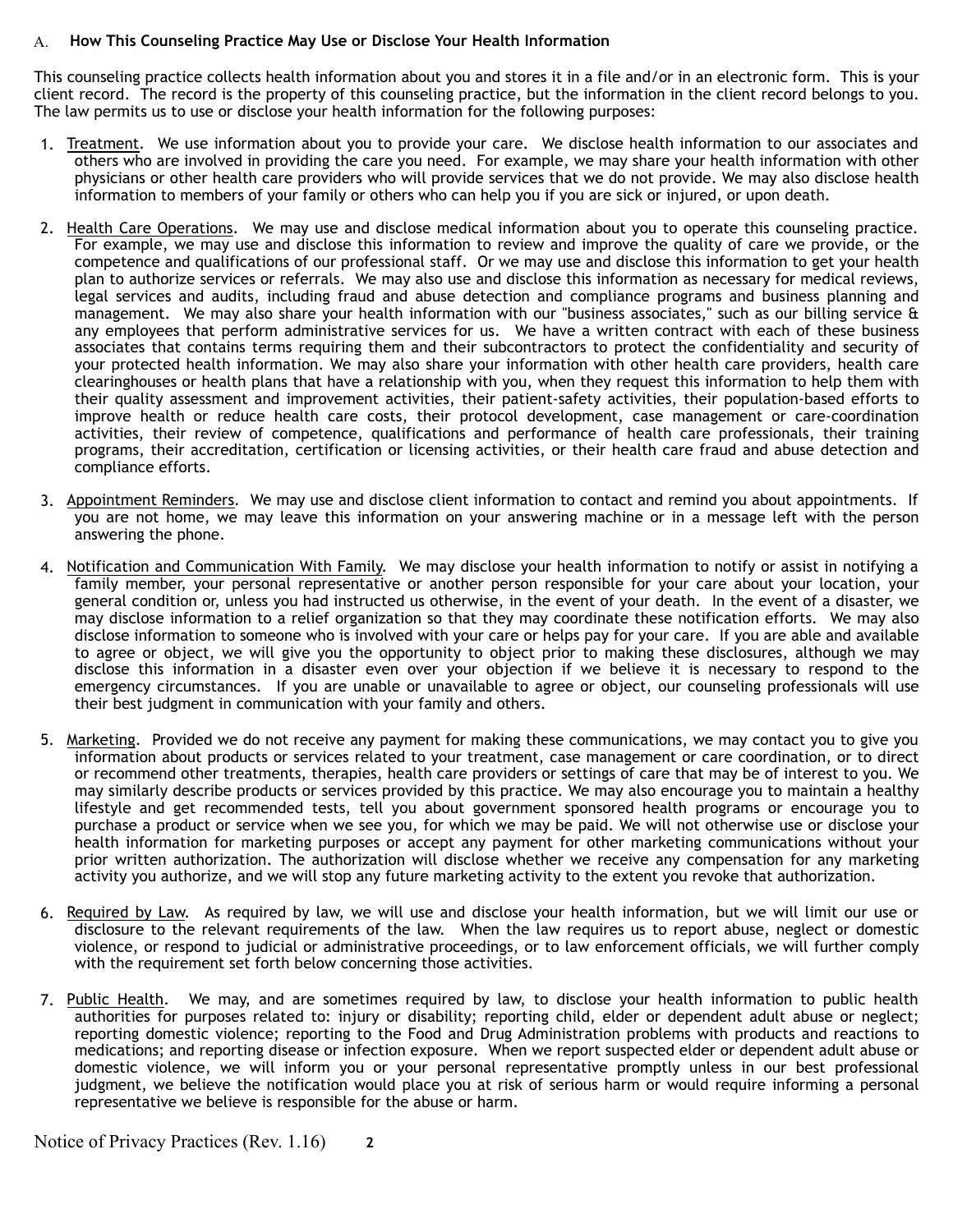- 8. Health Oversight Activities. We may, and are sometimes required by law, to disclose your health information to health oversight agencies during the course of audits, investigations, inspections, licensure and other proceedings, subject to the limitations imposed by law.
- 9. Judicial and Administrative Proceeding: We may, and are sometimes required by law, to disclose your health information in the course of any administrative or judicial proceeding to the extent expressly authorized by a court or administrative order. We may also disclose information about you in response to a subpoena, discovery request or other lawful process if reasonable efforts have been made to notify you of the request and you have not objected, or if your objections have been resolved by a court or administrative order.
- 10. Law Enforcement. We may, and are sometimes required by law, to disclose your health information to a law enforcement official for purposes such as identifying or locating a suspect, fugitive, material witness or missing person, complying with a court order, warrant, grand jury subpoena and other law enforcement purposes.
- 11. Coroners. We may, and are often required by law, to disclose your health information to coroners in connection with their investigations of deaths.
- 12. Public Safety. We may, and are sometimes required by law, to disclose your health information to appropriate persons in order to prevent or lessen a serious and imminent threat to the health or safety of a particular person or the general public.
- 13. Specialized Government Functions. We may disclose your health information for military or national security purposes or to correctional institutions or law enforcement officers that have you in their lawful custody.
- 14. Workers' Compensation. We may disclose your health information as necessary to comply with workers' compensation laws. For example, to the extent your care is covered by workers' compensation, we will make periodic reports to your employer about your condition. We are also required by law to report cases of occupational injury or occupational illness to the employer or workers' compensation insurer.
- 15. Change of Ownership. In the event that this counseling practice is sold or merged with another organization, your health information/record will become the property of the new owner, although you will maintain the right to request that copies of your health information be transferred to another practice.
- **16.** Breach Notification. In the case of a breach of unsecured protected health information, we will notify you as required by law. If you have provided us with a current e-mail address, we may use e-mail to communicate information related to the breach. In some circumstances our associates may provide the notification. We may also provide notification by other methods as appropriate.
- 17. Psychotherapy Notes. We will not use or disclose your psychotherapy notes without your prior written authorization except for the following: 1) use by the originator of the notes for your treatment, 2) for training our staff, students and other trainees, 3) to defend ourselves if you sue us or bring some other legal proceeding, 4) if the law requires us to disclose the information to someone specifically 5) in response to health oversight activities concerning your psychotherapist, 6) to avert a serious and imminent threat to health or safety, 7) to the coroner or medical examiner after you die.
- 18. Research. We may disclose your health information to researchers conducting research with respect to which your written authorization is not required as approved by an Institutional Review Board or privacy board, in compliance with governing law.

#### **B. When This Counseling Practice May Not Use or Disclose Your Health Information**

Except as described in this Notice of Privacy Practices, this counseling practice will, consistent with its legal obligations, not use or disclose health information which identifies you without your written authorization. If you do authorize this medical practice to use or disclose your health information for another purpose, you may revoke your authorization in writing at any time.

# **C. Your Health Information Rights**

1. Right to Request Special Privacy Protections. You have the right to request restrictions on certain uses and disclosures of your health information by a written request specifying what information you want to limit, and what limitations on our use or disclosure of that information you wish to have imposed. If you tell us not to disclose information concerning health care items or services for which you paid for in full out-of-pocket, we will abide by your request, unless we must

Notice of Privacy Practices (Rev. 1.16) **3**